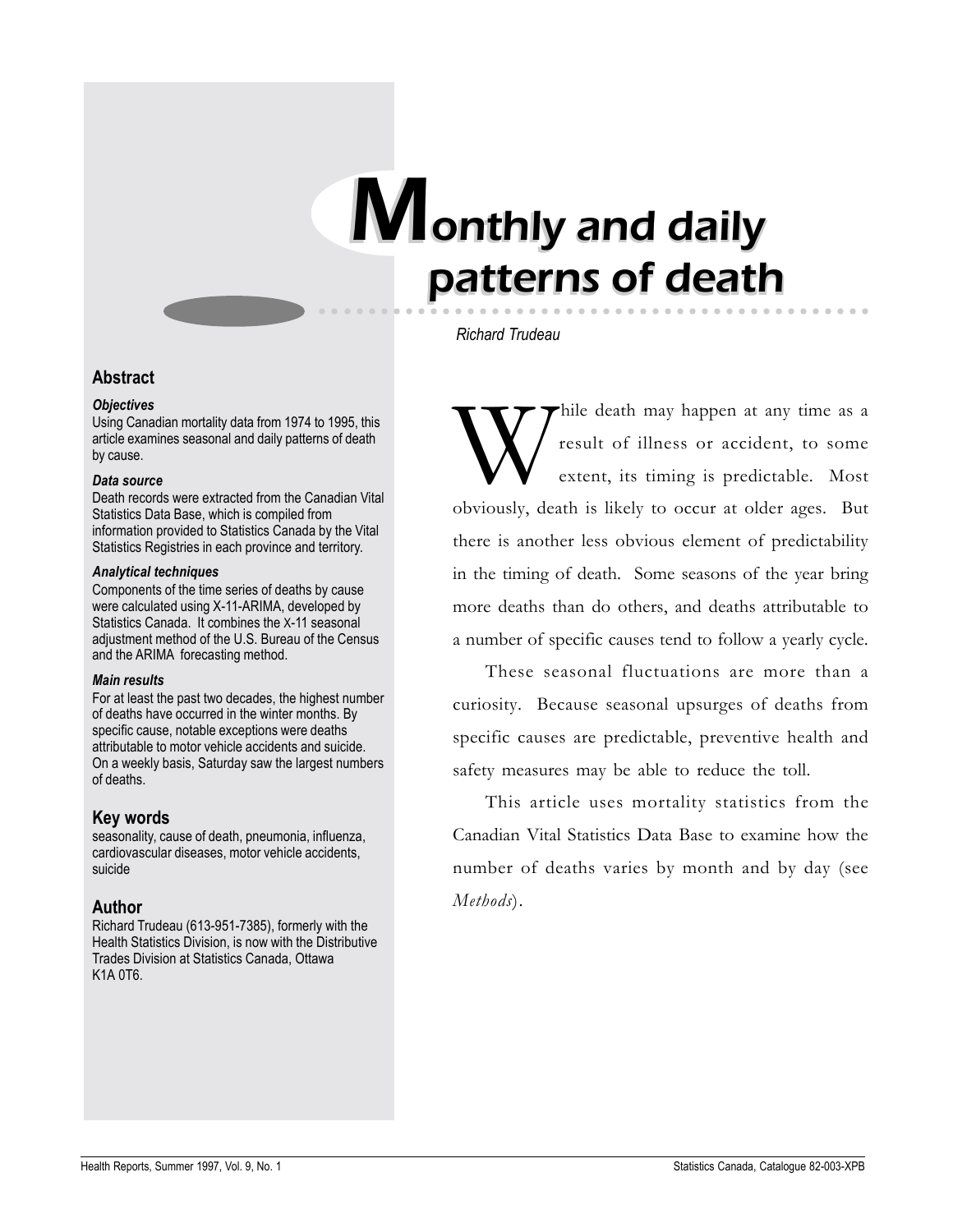# **Methods**

# **Data source**

The 1995 figures in this article are taken from *Births and Deaths,* 1995 (Catalogue 84-210-XPB).<sup>1</sup> Data on deaths from 1974 to 1994 are from the Canadian Vital Statistics Data Base. The data are adapted from information collected by the provincial and territorial registries of vital statistics, which are responsible for the registration of deaths that occur in their jurisdictions. All causes contributing to a death are entered on the death certificate. In accordance with rules established by the World Health Organization and defined in the Ninth Revision of the International Classification of Diseases (ICD-9), a single, underlying cause of death is selected for each decedent.2 The ICD-9 codes for the causes of death examined in detail in this article are:

| All causes              | 001-F999  |
|-------------------------|-----------|
| Cardiovascular diseases | 390-459   |
| Pneumonia and influenza | 480-487   |
| Motor vehicle accidents | E810-E825 |
| Suicide                 | F950-F959 |

Population estimates adjusted for net census undercoverage and for non-permanent residents are used to calculate all rates. The reference date for the annual population estimates is July 1.

# **Analytical techniques**

The analysis is based on the average number of deaths per day for each month from 1974 to 1994. The average number of deaths per day is used to adjust for differing numbers of days per month.

The method used to calculate the components of the time series of deaths by cause is X-11-ARIMA, developed by Statistics Canada, which combines the X-11 seasonal adjustment method of the U.S. Bureau of the Census and the ARIMA (Auto-Regressive Integrated Moving Average) forecasting method.3,4

In this article, the seasonal component of the time series is expressed as a percentage, and it varies around 100%. For example, a seasonal factor of 110% for a certain month means that the average number of deaths per day is 10% higher in that month than if there were no seasonality in the series. Statistics about the seasonal pattern are the peak (the value of the highest seasonal factor), the trough (the value of the lowest seasonal factor), and the amplitude (the difference between the peak and trough).

The X-11-ARIMA Seasonal Adjustment Program in SAS was used to calculate the multiplicative seasonal adjustment, using the automatic selection process in which the best model from a set of five predefined ARIMA models is used. When processing the time series of average number of deaths per day by month due to all causes with the X-11-ARIMA procedure in SAS, all ARIMA models failed. Therefore, the ARIMA processing was skipped. The X-11 procedure did discern a stable seasonality.

The same X-11-ARIMA procedure in SAS was run for various time series of average number of deaths per day by month due to specific causes. A statistically significant stable seasonality was observed for certain causes, but not for others.

Deaths by day of the week were also analysed. Using deaths that occurred from 1974 to 1994 for which the complete date was available, the hypothesis that the number of deaths was evenly distributed across the seven days of the week was tested.

## **Limitations**

Because of legal reporting requirements, the registration of deaths is considered to be virtually complete. However, records received after the "cut-off" date for data release are missing, as are deaths of Canadians in foreign countries other than the United States. Deaths of non-permanent residents may be excluded if the usual place of residence of the deceased was not Canada.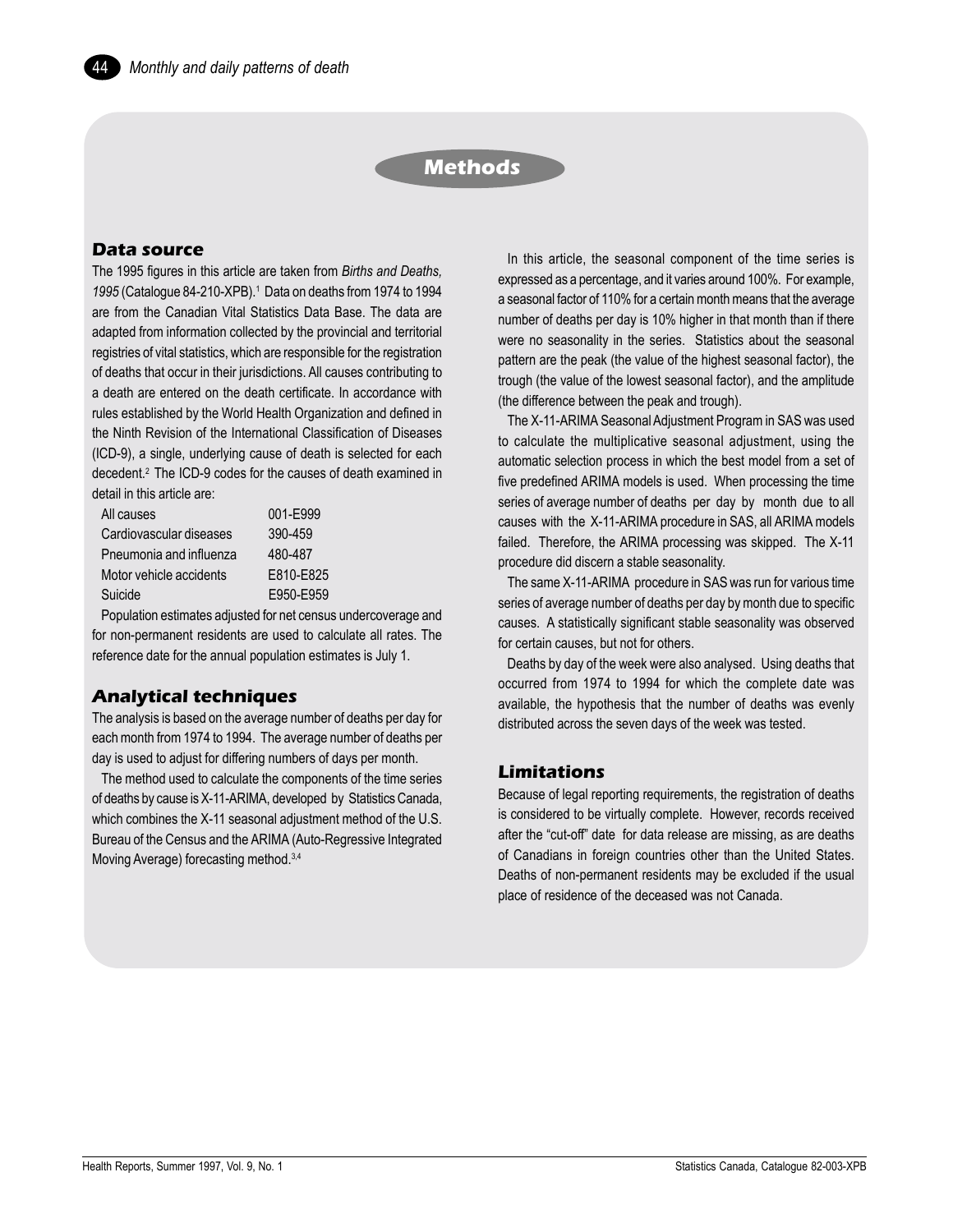# **Hard winters**

In 1995, there were 210,733 deaths in Canada, an average of 17,561 per month and 577 per day. However, more deaths occurred in some months than in others. December, January, February and March saw above-average numbers of deaths. The numbers from June through October were well below the monthly average. Adjusting for the number of days in each month, the average daily number of deaths peaked in February at 635 and fell to a low of 529 in August (Chart 1).

The winter upturn in deaths has prevailed for at least the past two decades. From 1974 to 1994, the seasonal peaks were in January. These peaks were as high as 10% above the average daily number of deaths that would have occurred had there been no seasonality in the series. Seasonal troughs were around 6% below average and occurred in August, yielding a seasonal amplitude of approximately 16% (Chart 2).

#### Chart 1 **Average daily number of deaths, by month, Canada, 1995**



*Data source: Canadian Vital Statistics Data Base*



# Chart 2 **Seasonality of deaths, Canada, January 1974 to December 1994**

*Data source: Canadian Vital Statistics Data Base*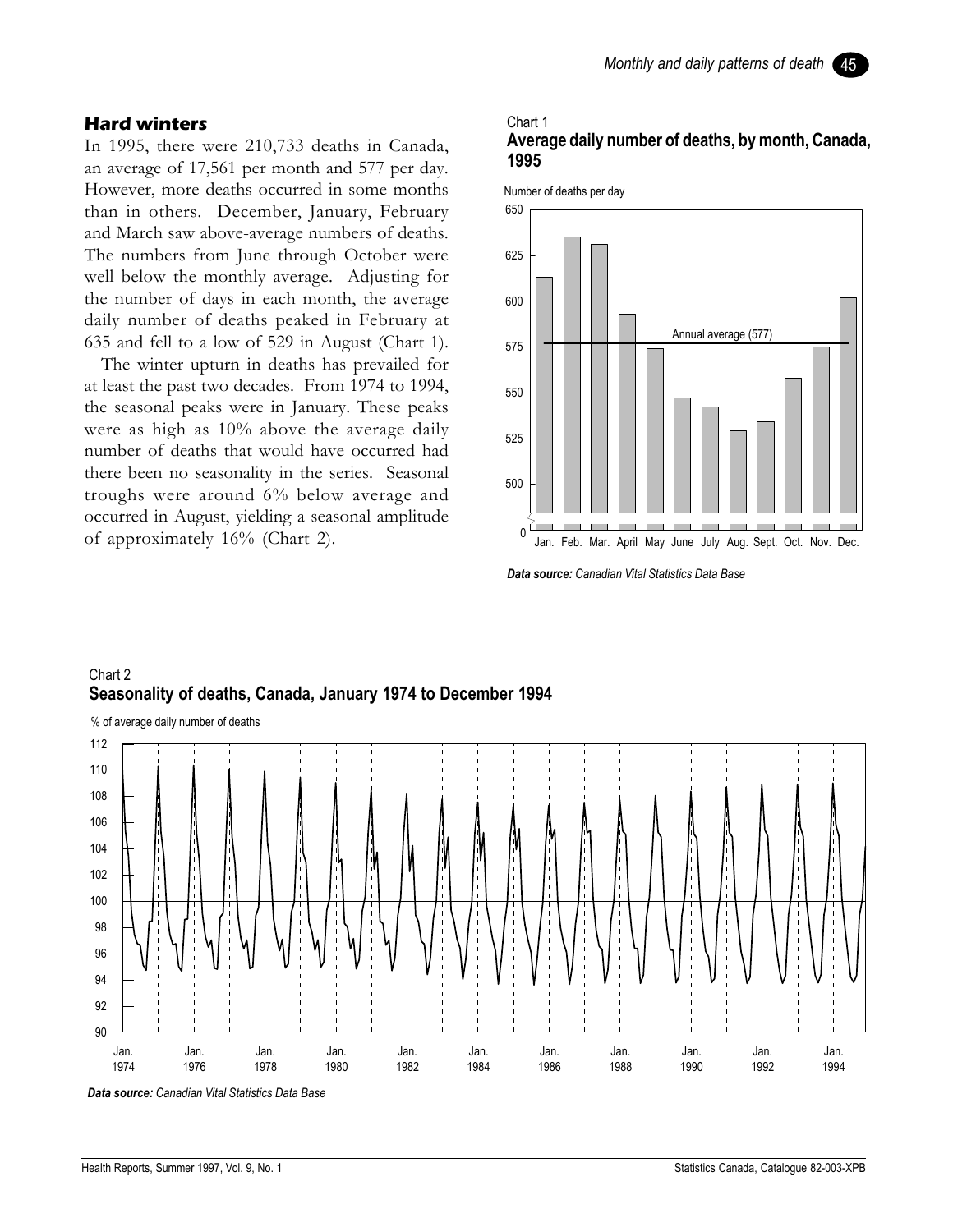Such seasonal patterns in deaths have long been observed.5-7 They have been related to variations in temperature and humidity that affect the environment, and in turn, have a physiological effect on humans. But normal temperature variations account for only a small part of the seasonal mortality pattern.<sup>8</sup>

Seasonal fluctuations in human activities may result in different levels of exposure to sources of infection. For example, during the winter, more time spent indoors in close proximity to other people may facilitate the transmission of viruses.

And some noninfectious causes of death, such as drownings or skiing accidents, have an obvious seasonal component. On the other hand, seasonal variations in deaths due to causes such as cardiovascular diseases are less readily explained.

# **Pneumonia and influenza**

Deaths from pneumonia and influenza are highly seasonal, paralleling the elevated incidence and prevalence of these diseases in the winter months.<sup>9</sup> (This is also true for deaths from bronchitis, emphysema, and asthma.) Pneumonia and influenza accounted for just 3.2% of deaths over the entire 1974 to 1994 period, but the percentage was lower in the summer months and generally much higher in the winter. Throughout the period, the average daily number of pneumonia and influenza deaths peaked in January, and bottomed out in August or September

Despite some narrowing, the seasonal amplitude for these deaths was much greater than that for deaths from other major causes. The seasonal peaks for pneumonia and influenza deaths declined from 62% above the average daily number in 1974 to 36% above average in the mideighties, and then rose to 55% above it in 1994. The seasonal troughs varied only slightly from 29% below average in 1974 to 24% below average in the early eighties (Chart 3).

# **Cardiovascular diseases**

Deaths directly attributable to pneumonia and influenza represent only a small share of the winter increase in deaths. In fact, over half of total excess mortality during influenza epidemics



**Seasonality of pneumonia and influenza deaths, Canada, January 1974 to December 1994**



*Data source: Canadian Vital Statistics Data Base*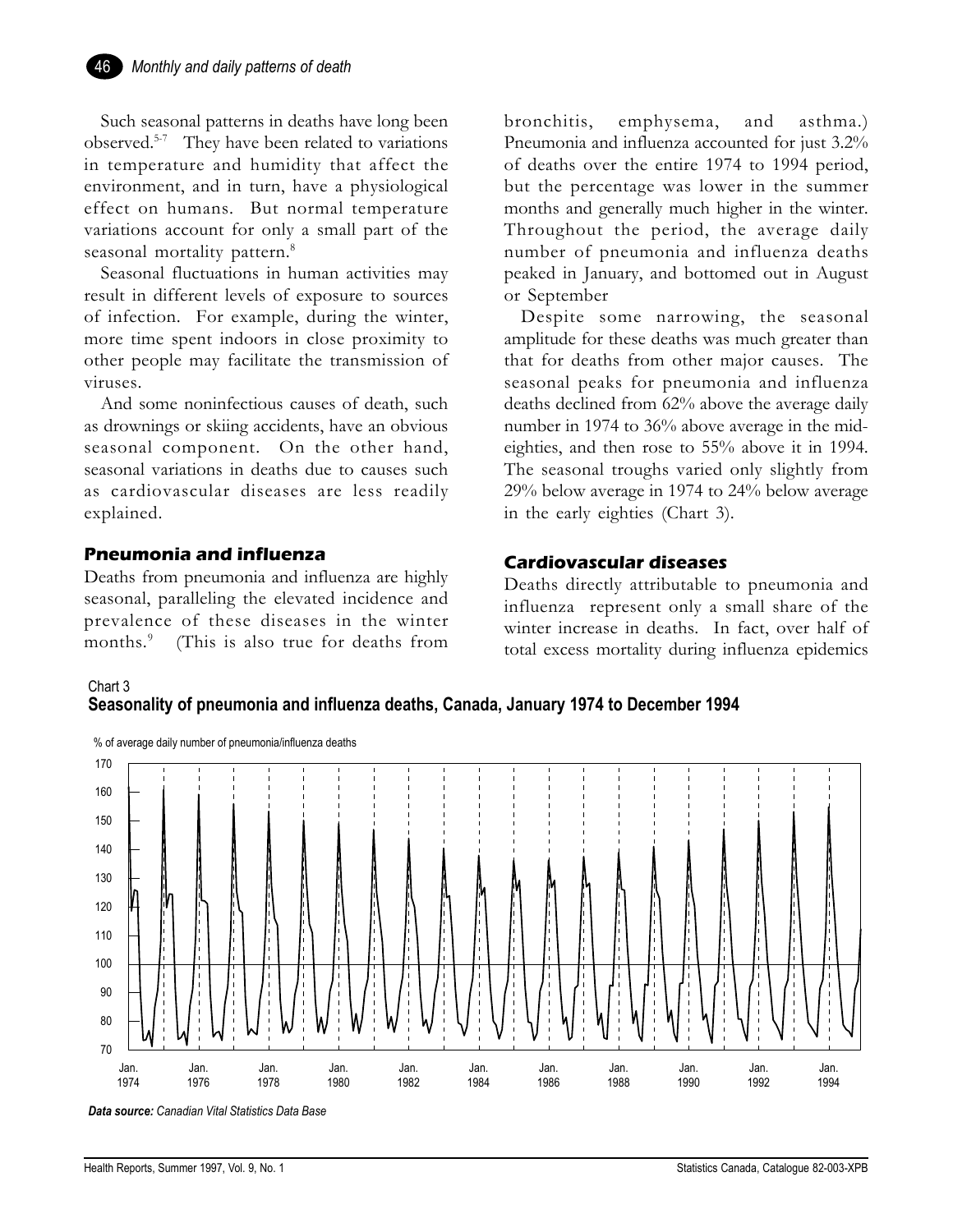has usually been ascribed to other causes, notably cardiovascular diseases.10

According to coding practices in Canada and most other countries, the underlying cause of death is defined as  $\degree$ (a) the disease or injury which initiated the train of morbid events leading directly to death, or (b) the circumstances of the accident or violence which produced the fatal injury."<sup>9</sup> For example, if a patient with a chronic cardiovascular disease contracts influenza followed by pneumonia and then death, the recorded cause of death would be the cardiovascular disease that "initiated" the events leading to death, even though influenza and pneumonia might have been more immediate causes.11 This suggests that the seasonality of pneumonia and influenza contributes to the seasonality of deaths from other chronic diseases, even in non-epidemic years.

Since cardiovascular diseases account for a large percentage of deaths in Canada (44% over the 1974 to 1994 period), they have a great impact on the overall seasonality of deaths. From 1974 to 1994, the average daily number of deaths attributable to cardiovascular diseases crested in the winter months and bottomed out in the summer. Moreover, with the most notable exception occurring in 1976, whenever there was a pronounced increase in mortality due to pneumonia and influenza, there was usually a corresponding increase in deaths from cardiovascular diseases (Chart 4).

During the 1974 to 1994 period, the average daily number of deaths from cardiovascular diseases was usually highest in January and lowest in August. The seasonal peaks were about 13% above the average daily number, and the seasonal troughs, 10% below it.

#### Chart 4





*Data source: Canadian Vital Statistics Data Base*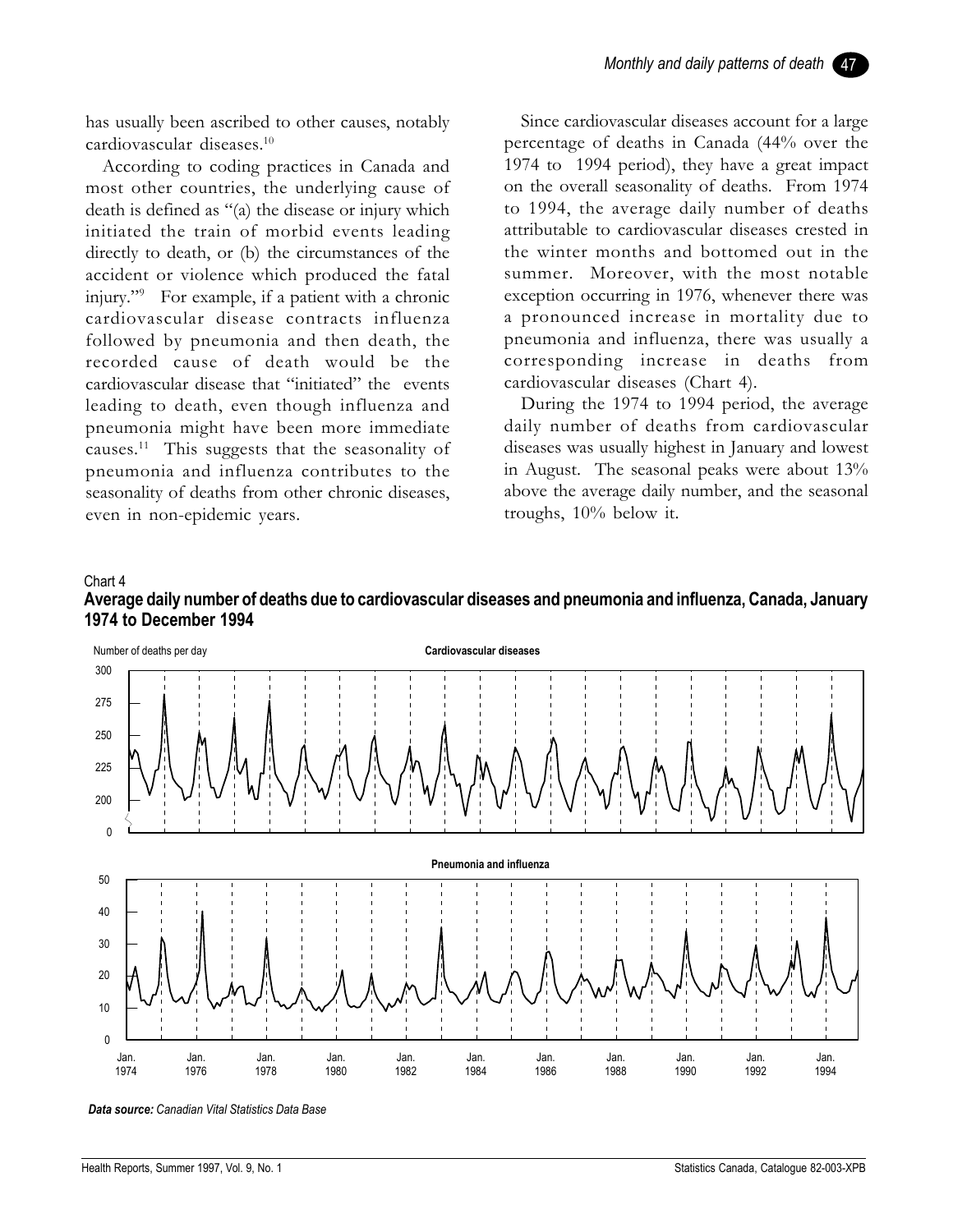

# **Other winter peaks**

Seasonality is also evident in deaths from several other causes whose occurrence would seem to have little relationship to the time of year. For example, the average daily numbers of deaths due to diabetes mellitus, chronic liver disease and cirrhosis, and diseases of the urinary system showed statistically significant seasonality similar to cardiovascular diseases, with all of them peaking in January. These chronic diseases have multiple systemic effects that can compromise individuals' health and make them more vulnerable to pneumonia and influenza.

# **Summer accidents**

Motor vehicle accidents accounted for just 2.5% of deaths in the 1974 to 1994 period and so had little effect on the overall seasonality of mortality. In fact, the seasonal pattern for motor vehicle accident deaths was the inverse of the situation for deaths as a whole. Motor vehicle accident deaths crested in July or August and bottomed out in January or February, and in more recent years, in March or April.

Since 1974, the average daily number of motor vehicle accident deaths has declined, and the seasonal pattern has become less pronounced. Seasonal peaks fell from around 40% to 27% above average between the early 1970s and the early 1990s; the depth of the troughs declined from around 43% to about 25% below average. As a result, the seasonal amplitude narrowed substantially from over 80% to around 50% (Chart 5). Technological improvements in the design of vehicles and highways, campaigns against drinking and driving, seat belt legislation, and greater enforcement of traffic regulations may have contributed to the decline in motor vehicle accident death rates and dilution of the seasonal factor in these deaths.<sup>12</sup>

Traffic collision data compiled by Transport Canada reflect these motor vehicle accident mortality figures. For instance, three recent years of data, 1991 to 1993, show that fatal collisions increased in the summer months and decreased in the winter months.13 The same was true for non-fatal collisions, but the peaks were much less pronounced. On the other hand, the number of





*Data source: Canadian Vital Statistics Data Base*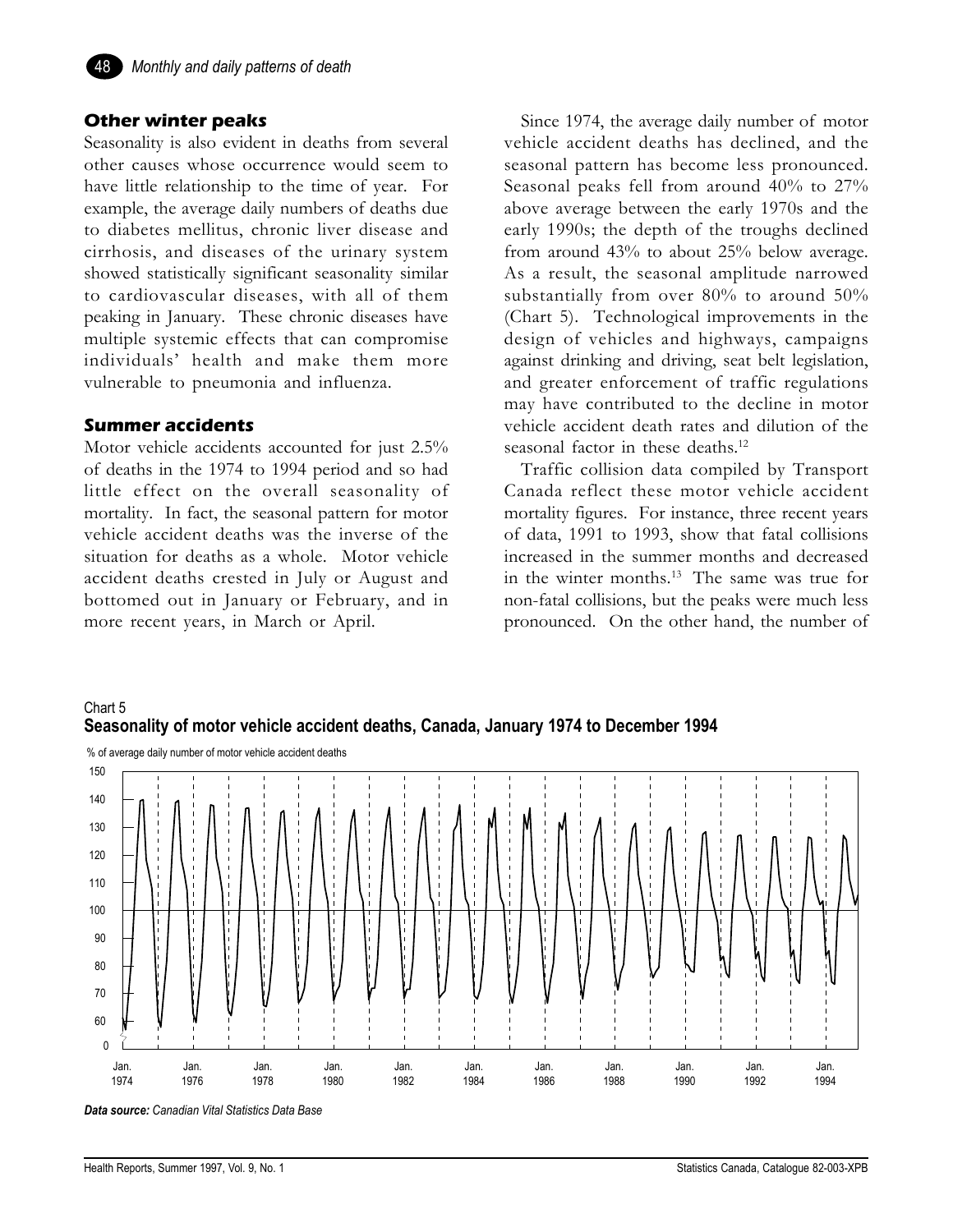collisions causing only property damage peaked in December and fell to a low in spring. This would seem to indicate that the higher mortality attributable to summer motor vehicle accidents is not a simple consequence of increased traffic volume leading to more collisions, as might be suspected, but of greater severity of collisions, possibly due to factors such as speed.

# **Suicides peak in spring**

Some seasonality in suicides can be measured, but much less than for several other causes of death. The average daily number of suicides tended to peak in spring. In many years, there was a secondary rise in the fall.

The monthly pattern of suicides has also changed somewhat since the mid-1970s (Chart 6). While recent seasonal peaks were in March, in earlier years the peaks occurred in April through June. Throughout the period, the seasonal peaks were about 9% above average.

Although the "holiday season" is commonly thought to bring more suicides, this period actually marks the seasonal troughs for suicides.

Moreover, these troughs have become slightly more pronounced, increasing from 10% to 14% below average. Consequently, the amplitude widened from 18% to 22%. Suicides, however, accounted for only 1.9% of all deaths during the 1974 to 1994 period.

# **Weekends dangerous**

Not only are deaths more likely to occur in some seasons than in others, but some days of the week tend to be especially hazardous. Throughout the 1974 to 1994 period, Saturday saw the highest average daily number of deaths, and Thursday, the lowest.

Differences in the average number of deaths across the days of the week also prevail for specific causes. Not surprisingly, motor vehicle accident deaths increase as the weekend approaches, beginning to rise on Thursday, peaking on Saturday, decreasing somewhat on Sunday and dropping sharply from Monday through Wednesday (Chart 7). By contrast, the daily pattern for suicide is relatively stable.



# Chart 6 **Seasonality of suicides, Canada, January 1974 to December 1994**

*Data source: Canadian Vital Statistics Data Base*